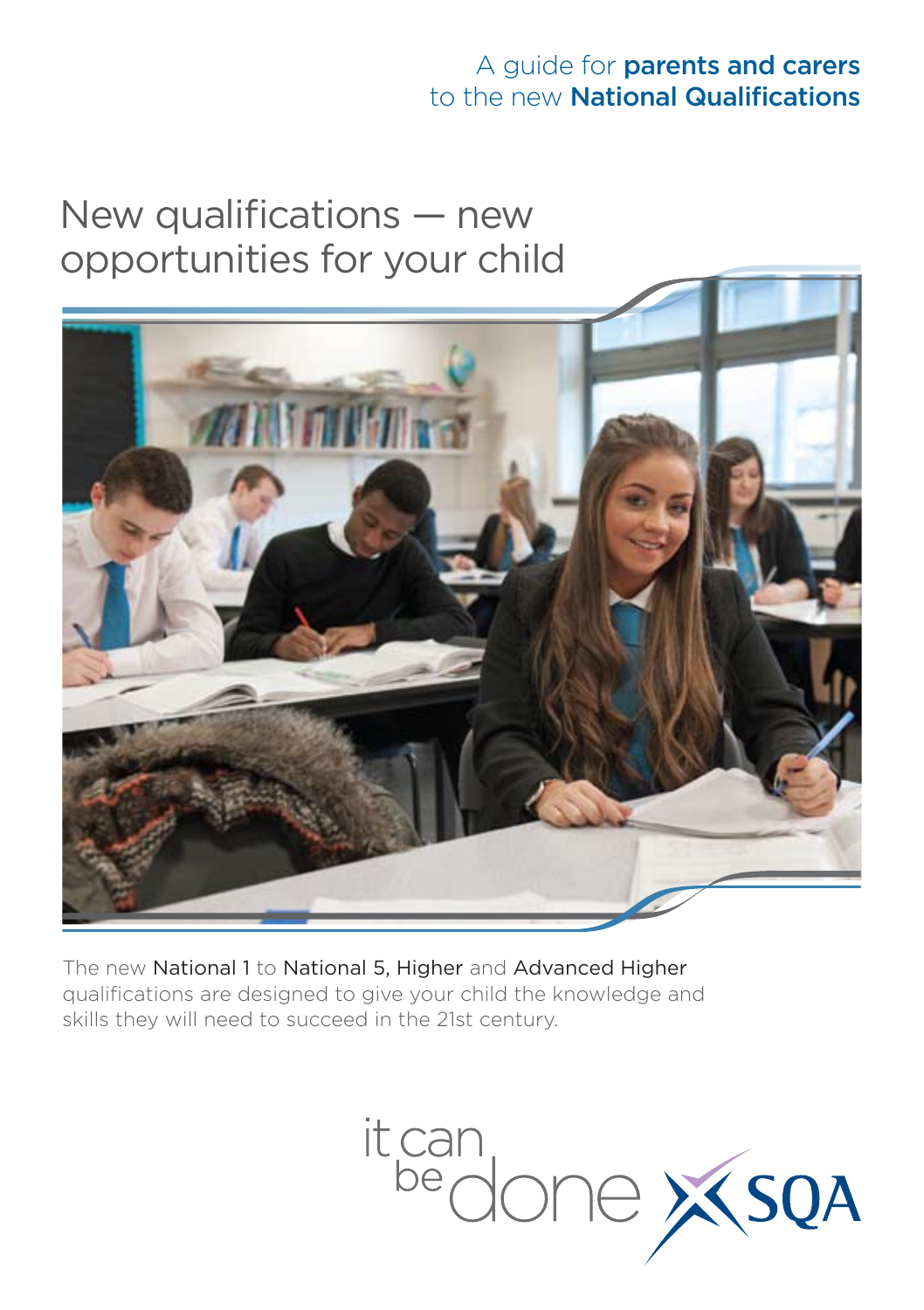The world is becoming ever more competitive. For future generations, it will be essential to have the right skills, knowledge and experience if they are to make the most of the many opportunities on offer.

At SQA, we understand the challenges young people face when they leave school or college, and that is why we have developed the new National Qualifications. We aim to nurture the skills and expertise your child needs whether applying for a job, an apprenticeship, or a place at college or university.

It is our responsibility to give learners the best start through qualifications that are challenging, relevant and meet national standards. The new qualifications support Curriculum for Excellence (CfE), which is transforming the way young people learn, and they reflect the skills, knowledge and experience that your child has gained during their courses. This will help them to demonstrate what they know and what they can do.

We want to give Scotland's young people the best possible chance, when they go out beyond the classroom, to fulfil their potential and take their place in a modern society and economy.

#### Dr Janet Brown

Chief Executive Scottish Qualifications Authority (SQA)

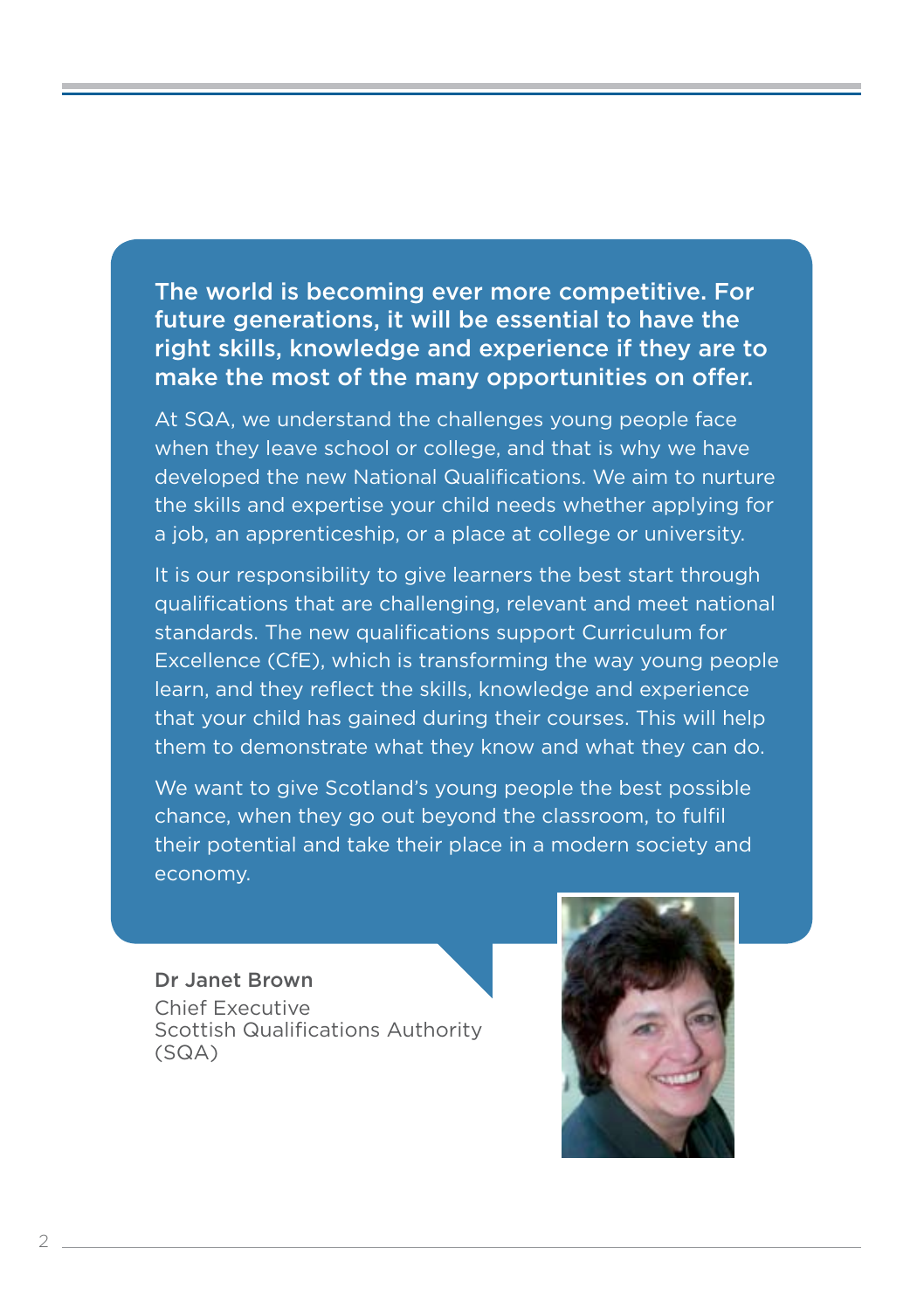

## **What is different about the new qualifications?**

While the new qualifications continue to develop learners' knowledge and understanding, they also have more of a focus on developing skills.

The new qualifications recognise that different learners perform at their best in different ways. Exams and tests continue to play an important role in some courses. However the new qualifications are also designed to reward learners for their skills in performance-based activities.

In other words, your child will be able to demonstrate what they know and what they can do and this is particularly welcomed by employers.

## **What has changed?**

The table shows how the previous qualifications have been replaced by the new qualifications.

| <b>SCQF</b><br>level | <b>Previous</b><br><b>National Qualifications</b> | <b>Replaced</b><br>by | <b>New National Qualifications</b> |
|----------------------|---------------------------------------------------|-----------------------|------------------------------------|
| $1$ and $2$          | Access 1 and Access 2                             |                       | National 1 and National 2          |
| 3                    | Access 3<br>Standard Grade (Foundation level)     |                       | National 3                         |
| $\overline{4}$       | Standard Grade (General level)<br>Intermediate 1  |                       | National 4                         |
| 5                    | Standard Grade (Credit level)<br>Intermediate 2   |                       | National 5                         |
| 6                    | Higher                                            |                       | Higher (new)                       |
| 7                    | Advanced Higher                                   |                       | Advanced Higher (new)              |

You can find out how the new qualifications compare with other SQA qualifications on the Scottish Credit and Qualifications Framework (SCQF) at www.sqa.org.uk/readyreckoner

A chart comparing old and new qualifications from the 1960s to the present day is available from www.scqf.org.uk, where you can also find out more about the SCQF and what it means for your child.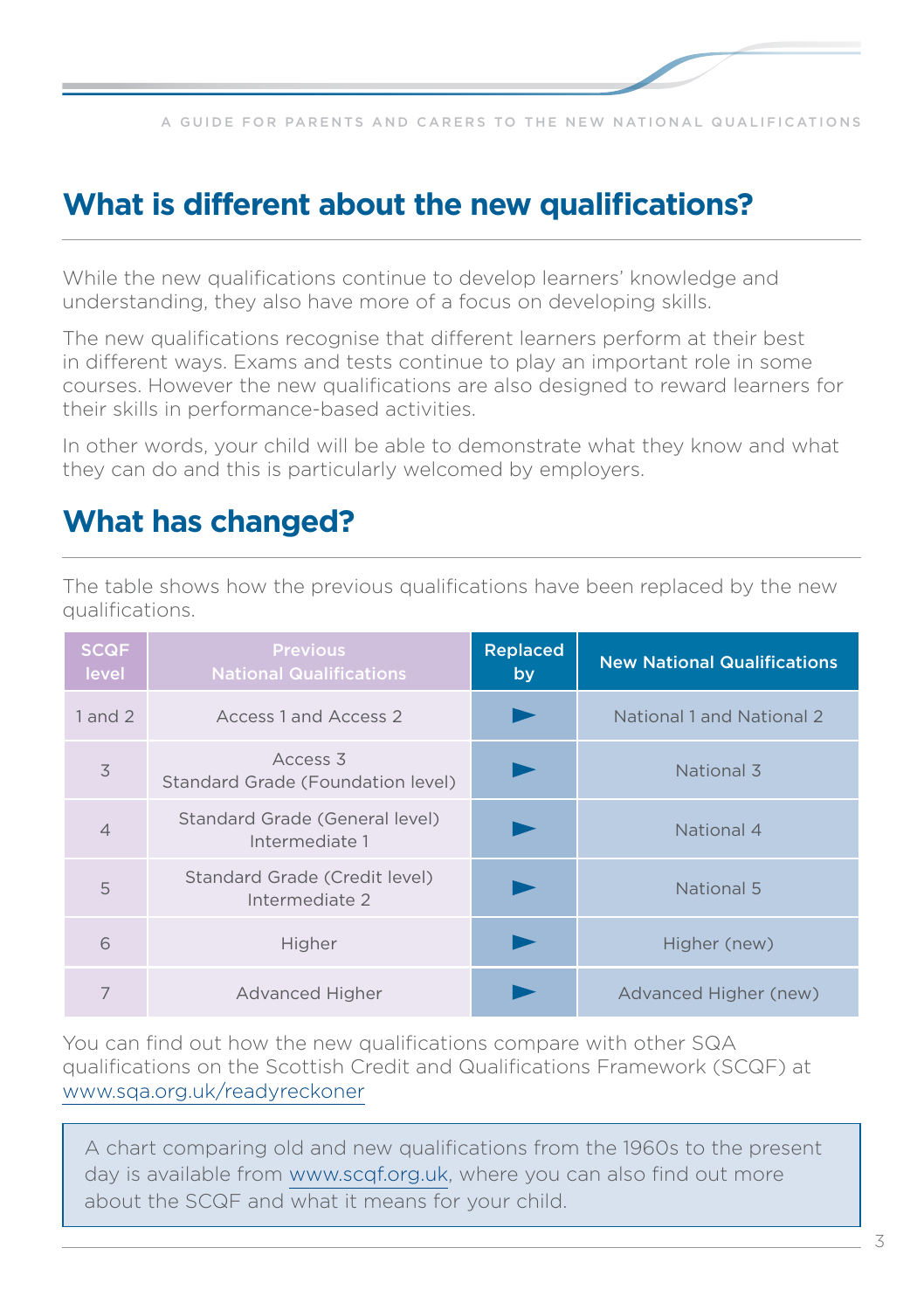## **How do the new qualifications work?**

#### This is a summary of the new qualifications, how they are assessed and what each qualification could lead to.

All new National Courses include Units (areas of study) that are taught throughout the year. Each Unit is assessed by the teacher or lecturer as a pass or fail based on the work your child has completed for the Unit.

### National 1 Units

These are assessed as a pass or fail by the teacher or lecturer.

They could lead to National 2 Courses, other National 1 Units, or Awards at SCQF level 1 or 2.

### National 2 Courses

- These are made up of Units.
- They are assessed as a pass or fail by the teacher or lecturer.
- Learners need to pass all Units to achieve the qualification.

They could lead to the related course at National 3, other National 2 Courses, or Awards at SCQF level 2 or 3.

### National 3 Courses

- These are made up of Units.
- They are assessed as a pass or fail by the teacher or lecturer.
- Learners need to pass all Units to achieve the qualification.

They could lead to the related course at National 4, other National 3 Courses, Awards at SCQF level 3 or 4, National Certificates (NCs), National Progression Awards (NPAs) or employment opportunities.

### National 4 Courses

- These are made up of Units, including an Added Value Unit that involves a test or coursework (assignments, practical activities, and so on) and assesses learners' overall performance across the course.
- They are assessed as a pass or fail by the teacher or lecturer.
- Learners need to pass all Units to achieve the qualification.

They could lead to the related course at National 5, other National 4 Courses, Awards at SCQF level 4 or 5, National Certificates (NCs), National Progression Awards (NPAs), Modern Apprenticeships or other employment opportunities.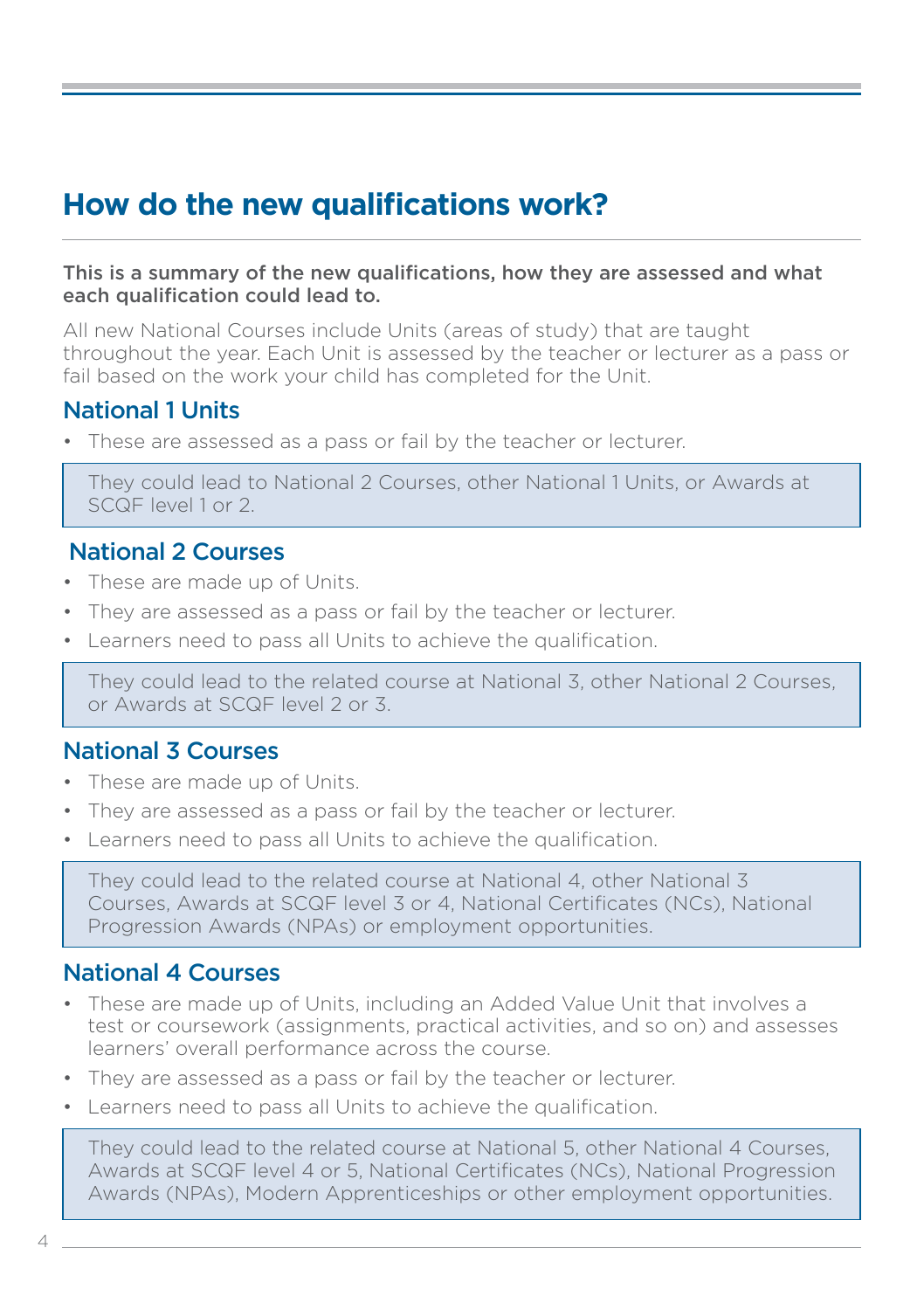## **How do the new qualifications work?**

### National 5 Courses

- These are made up of Units and a Course assessment. Learners need to pass all Units plus the Course assessment to achieve the qualification.
- They are graded A to D or 'no award'.
- The Course assessment involves a question paper (exam) or coursework (assignments, practical activities, and so on), or both.\*

They could lead to the related course at Higher; other National 5 Courses, Awards at SCQF level 5 or 6, National Certificates (NCs), National Progression Awards (NPAs), Modern Apprenticeships or other employment opportunities.

### Higher Courses

- These are made up of Units and a Course assessment. Learners need to pass all Units plus the Course assessment to achieve the qualification.
- They are graded A to D or 'no award'. Learners need to pass all Units plus the Course assessment to achieve the qualification.
- The Course assessment involves a question paper (exam) or coursework (assignments, practical activities, and so on), or both.\*

They could lead to the related course at Advanced Higher, other Higher Courses, Scottish Baccalaureates, National Certificates (NCs), National Progression Awards (NPAs), Higher National Certificate (HNC) or Higher National Diploma (HND) Courses, an undergraduate degree, technical apprenticeships or other employment opportunities.

### Advanced Higher Courses

- These are made up of Units and a Course assessment. Learners need to pass all Units plus the Course assessment to achieve the qualification.
- They are graded A to D or 'no award'.
- The Course assessment involves a question paper (exam) or coursework (assignments, practical activities, and so on), or both.\*

They could lead to a Higher National Diploma (HND) Course, an undergraduate degree or employment opportunities.

For more information on assessment, visit www.sqa.org.uk/cfeassessment

*\* We will externally mark most coursework.*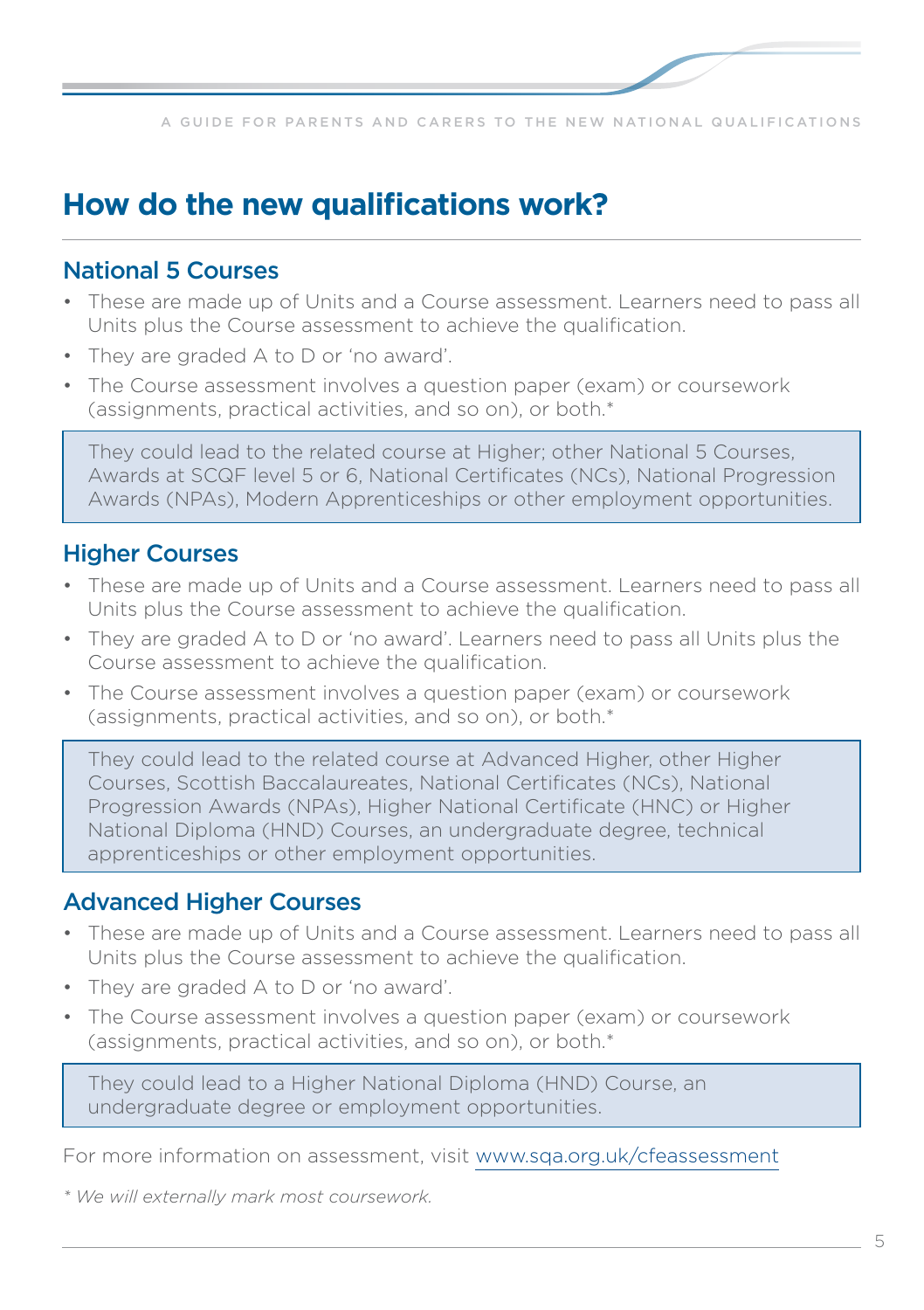## **Developing skills**

As well as subject-based skills, learners will develop Skills for Learning, Life and Work (SfLLW) throughout the new National Courses. These are: Literacy, Numeracy, Health and wellbeing, Employability, enterprise and citizenship, and Thinking skills.

A number of new National Courses also have Core Skills that will automatically be recognised on your child's qualifications certificate. These include: Communication, Information and Communication Technology (ICT) and Problem Solving.

To learn more, visit www.sqa.org.uk/sfllw and www.sqa.org.uk/coreskills

## **Literacy and numeracy**

Although the new National Qualifications are designed to develop literacy and numeracy skills across all subjects, we have also introduced new National Units in Literacy and Numeracy.

For more information, visit www.sqa.org.uk/literacyandnumeracy

### Support for learners doing National Literacy Units

We have produced guidance on supportive practices in these Units, for disabled learners and those with additional support needs (ASN).

To find out more, visit www.sqa.org.uk/literacysupportforlearners

## **Disabled learners and learners with additional support needs (ASN)**

If your child is disabled or needs additional support, an assessment arrangement can be made for them in their assessments or exams (or both), such as using a laptop to type their answers if they have writing difficulties.

Find out more at www.sqa.org.uk/assessmentarrangements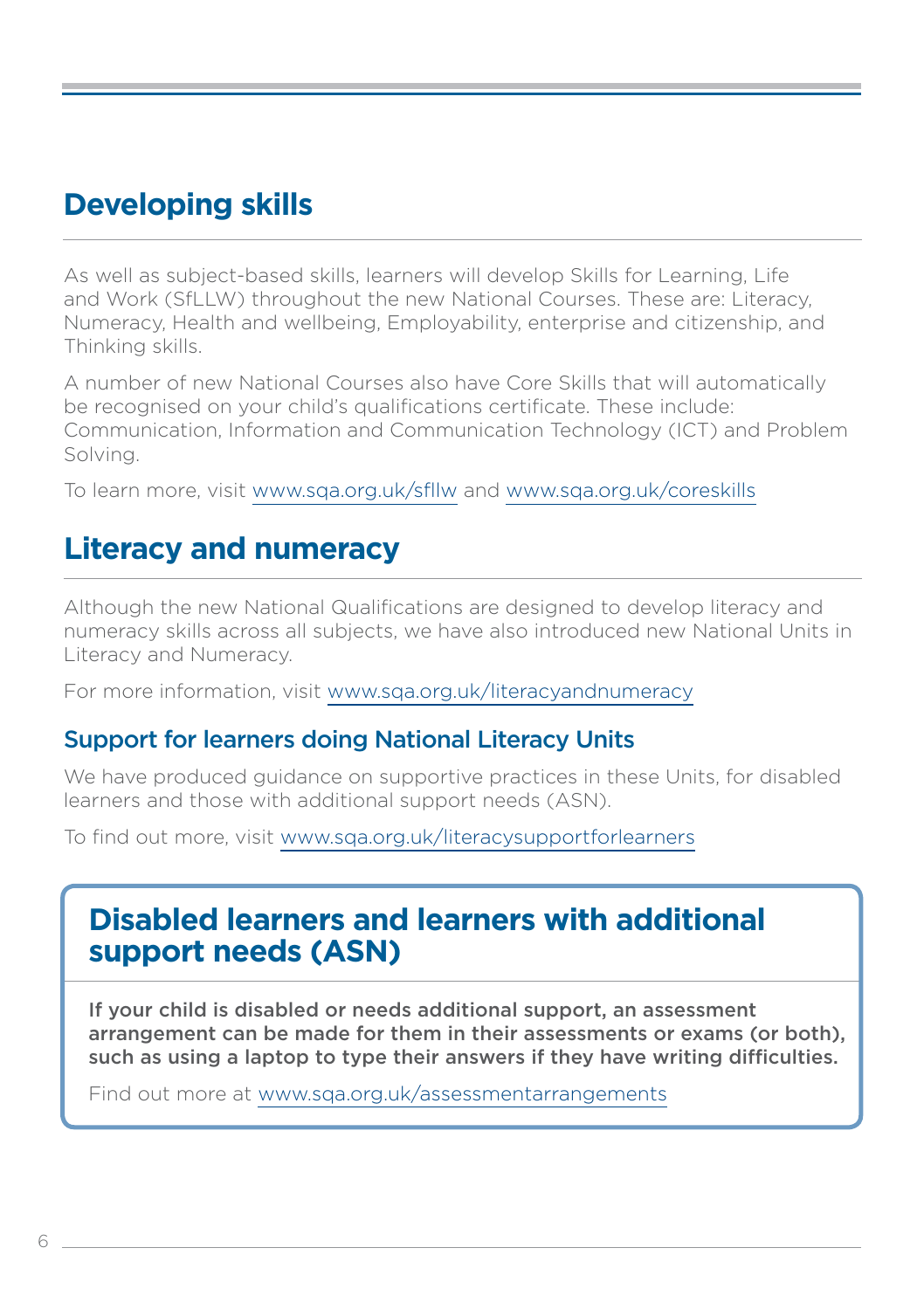## **Study, revision and preparation**

Your child might find the following resources helpful.

#### 1. Specimen question papers

These show what the new exams will look like, how they are structured and what your child will be required to do. They are available for National 5, Higher and Advanced Higher from [www.sqa.org.uk/cfesubjects](www.sqa.org.uk/browsecfesubjects)

#### 2. Exemplar question papers

These contain updated past paper questions. They are available for Higher Courses. Advanced Higher Exemplar question papers will be published in December 2015. Visit www.sqa.org.uk/cfesubjects

#### 3. Past papers

Past papers can be used when revising for exams. If using past papers from previous National Qualifications, your child should check with their teacher or lecturer which questions will be most useful. Visit [www.sqa.org.uk/pastpapers](www.sqa.org.uk/pastpapers/findpastpaper.htm)

#### 4. General assessment information

These documents contain information on coursework at National 5, Higher and Advanced Higher. Available from www.sqa.org.uk/cfesubjects

#### 5. Exam tools

Your child can view the exam timetable, create their own personalised exam timetable and create a study plan. Visit www.sqa.org.uk/examtools

#### 6. BBC Bitesize

Free interactive revision help for the new National Qualifications. Visit www.bbc.co.uk/bitesize

#### 7. Revision in a nutshell

The National Parent Forum of Scotland (NPFS) has produced handy revision guides for new National Courses. Available from www.npfs.org.uk

#### 8. Hodder Education revision materials

Hodder Education has produced a range of revision materials aimed at those studying for National Qualifications. These include model question papers.

Visit www.hoddereducation.co.uk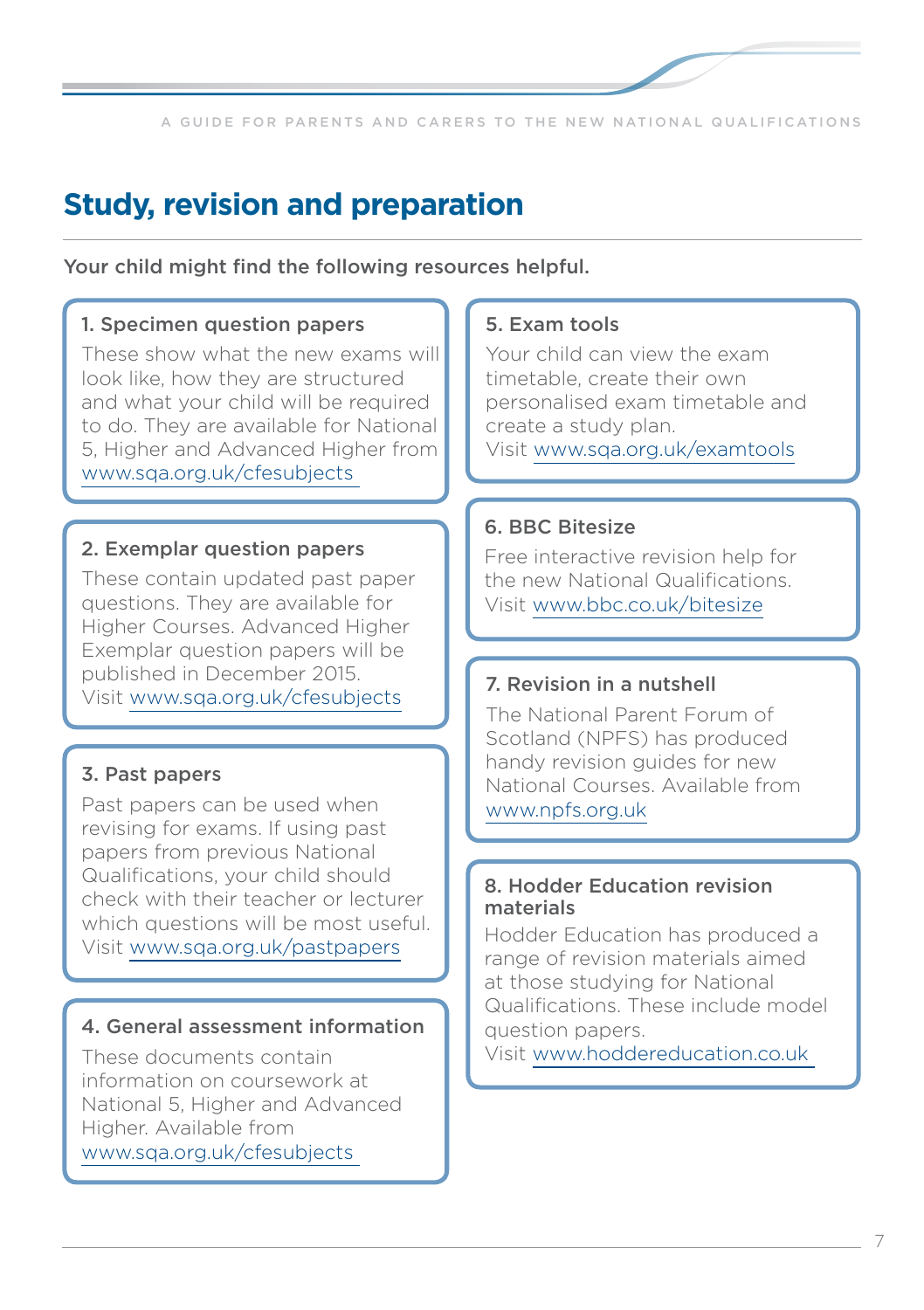## **Learners who receive a fail or 'no award' result**



Learners will still receive credit for any Units they have passed. These Units will appear on the detailed Record of Attainment section of your child's qualifications certificate pack, along with the SCQF credit points they have achieved.

If your child does not achieve the National 5 Course assessment, a new arrangement called Recognising Positive Achievement means they could be eligible to achieve the qualification at National 4 instead.

For more information on Recognising Positive Achievement, please speak to your child's school or college.

## **Results Services**

Our Appeals Service has now been replaced by two new Results Services:

#### • Exceptional Circumstances Consideration Service

This service supports candidates who have been unable to attend their exam, or whose performance has been affected as a result of an incident beyond their control, such as a bereavement or medical condition. If the school or college believes a candidate has been affected by an exceptional circumstance, it can tell us and send us alternative assessment evidence for us to consider.

#### • Post-results Service

This service opens after results day and can be used where the school or college has concerns about a candidate's final result. It consists of a clerical check or marking review (or both). A clerical check will make sure that all the questions have been marked and the marks have been added up correctly. A marking review involves our Senior Examiner reviewing the marks given to check that the paper has been marked according to national standards.

Find out more at www.sqa.org.uk/resultsservices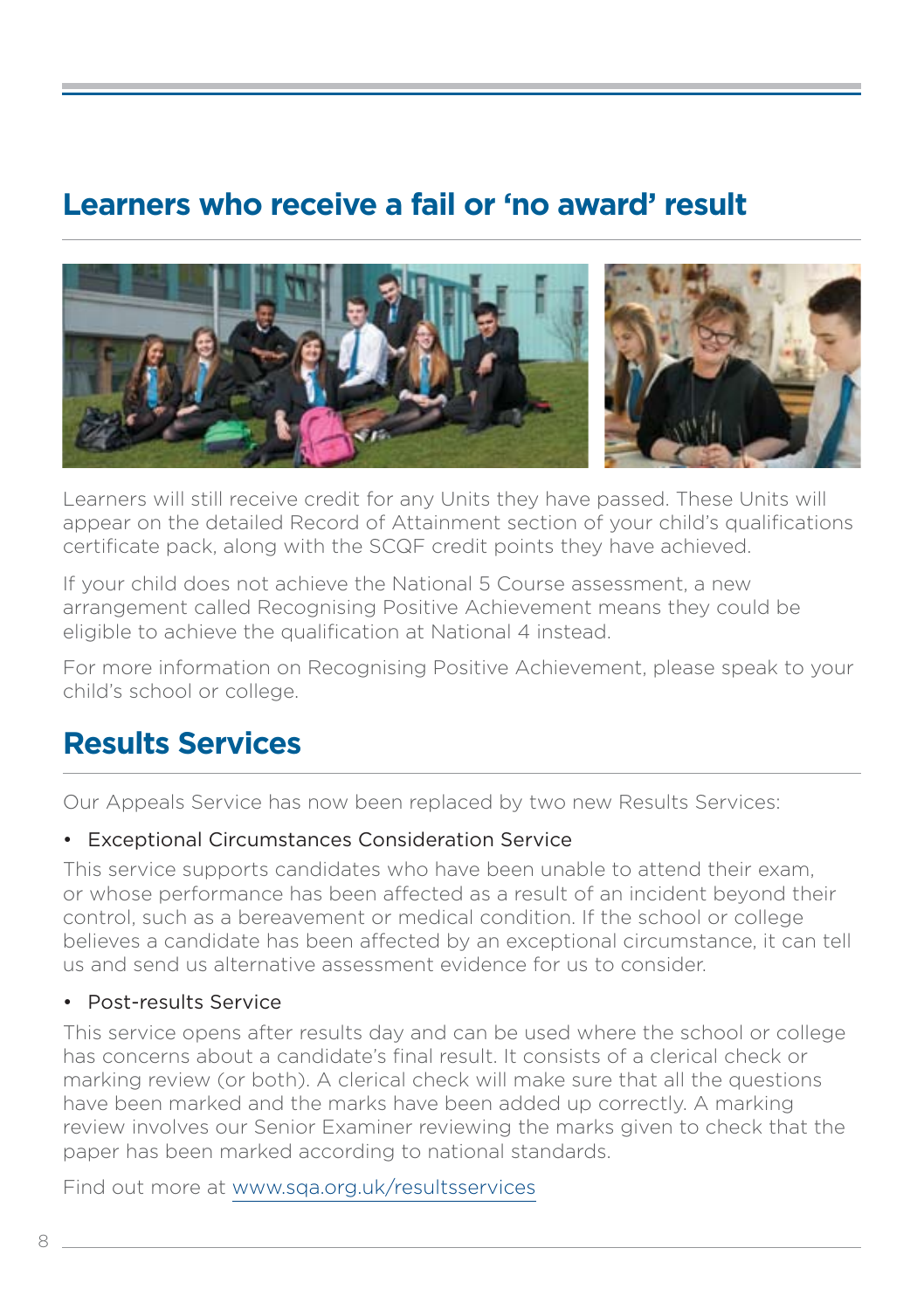

## **Awards, Scottish Baccalaureates and vocational qualifications**

### Awards

We have developed new Awards. These Awards take into account the life and work skills that your child gains from activities they may be taking part in at school or elsewhere — such as mentoring, voluntary work or fundraising activities.

To see the full range of our Awards, visit www.sqa.org.uk/awards

### Scottish Baccalaureates

These are qualifications at SCQF level 7, and are available to learners in S5 and S6. There are Scottish Baccalaureates in Expressive Arts, Languages, Science, and Social Sciences.

Find out more at www.sqa.org.uk/baccalaureates

### Skills for Work Courses

These courses are designed to introduce your child to the demands and expectations of the world of work

Skills for Work Courses are available in a variety of areas such as construction, hairdressing and hospitality. Find out more at www.sqa.org.uk/skillsforwork

### National Progression Awards (NPAs) and National Certificates (NCs)

NPAs and NCs are about preparing your child for employment, career development or further study at Higher National Certificate (HNC) or Higher National Diploma (HND) level. They are available in a range of sector areas such Engineering, Creative Industries and Business and Marketing.

Find out more at www.sqa.org.uk/npa

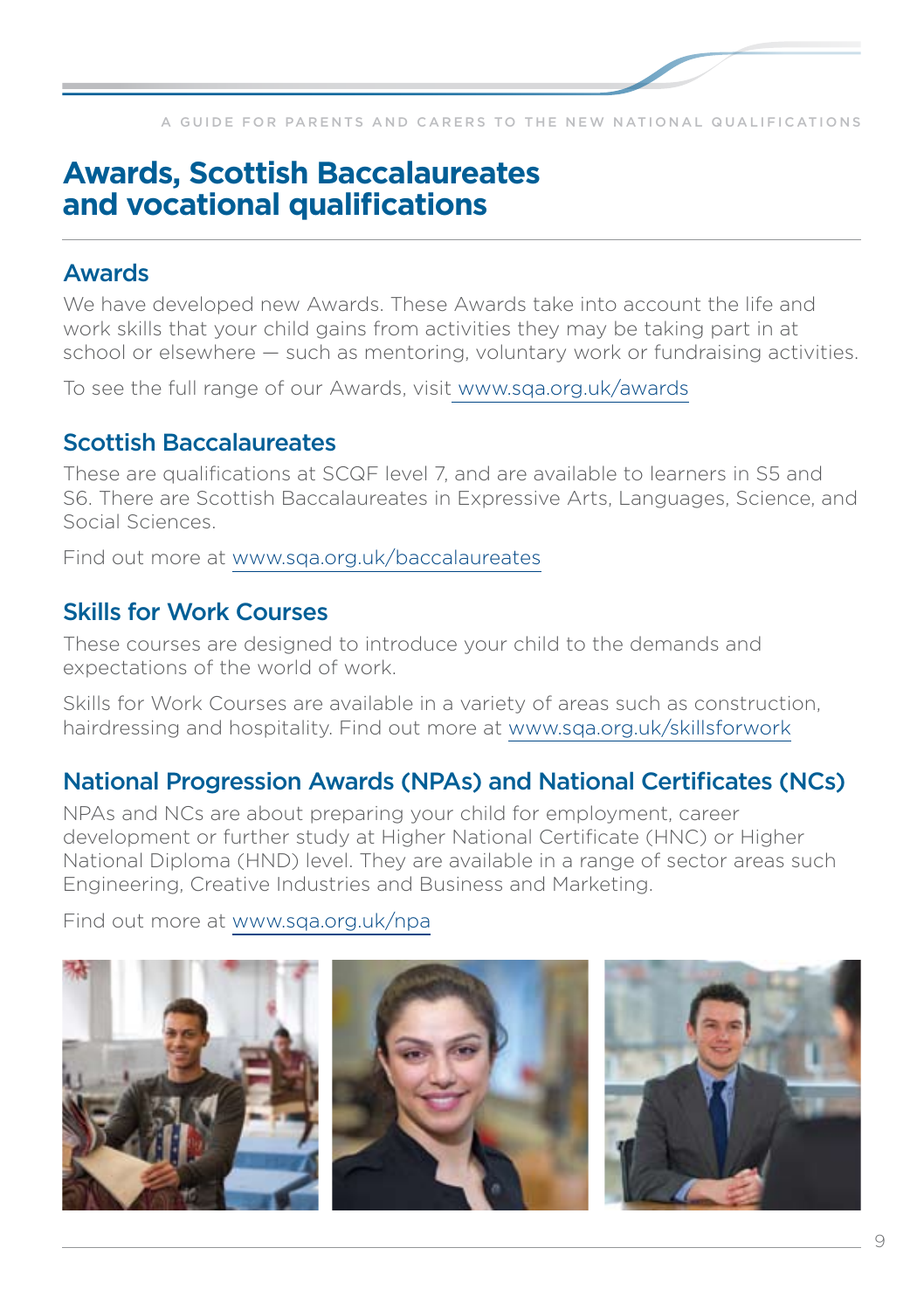## **Any other questions?**

### Why are there no external exams at National 4?

National 4 follows a similar model to the Higher National Certificate (HNC) and Higher National Diploma (HND), which do not have exams and are internally assessed. There are also a number of National 5 and Higher Courses which do not have exams. National 4 Courses are mainly assessed through coursework that allows your child to demonstrate what they can do. This will help to prepare your child for National 5 or for moving on to college, training or employment.

Our series of National 4 videos highlight the options available to learners who are working towards, or have gained, National 4 qualifications. You can view them on our YouTube channel, [SQAonline](https://www.youtube.com/user/SQAonline)

### Will my child sit prelims?

The school or college will decide. Prelims do not form part of the formal assessment process for the new National Courses and are not a requirement of our qualifications. Prelim papers are set and marked by the school or college.

### What if my child is planning on applying to university?

Scottish universities will consider both new and previous National Qualifications in their entry requirements. Most Scottish universities have also published policies which outline their position on the new qualifications.

Universities Scotland has also published a paper for other universities in the UK to help them understand the changes.

More information is available from www.sqa.org.uk/cfeforparents

## **Keeping everyone up to date**

We are continuing to work closely with schools and colleges to put the new qualifications in place.

We are also consulting with universities and employers to make sure they have all the information they need about the new qualifications, including how they compare to the previous or existing National Qualifications.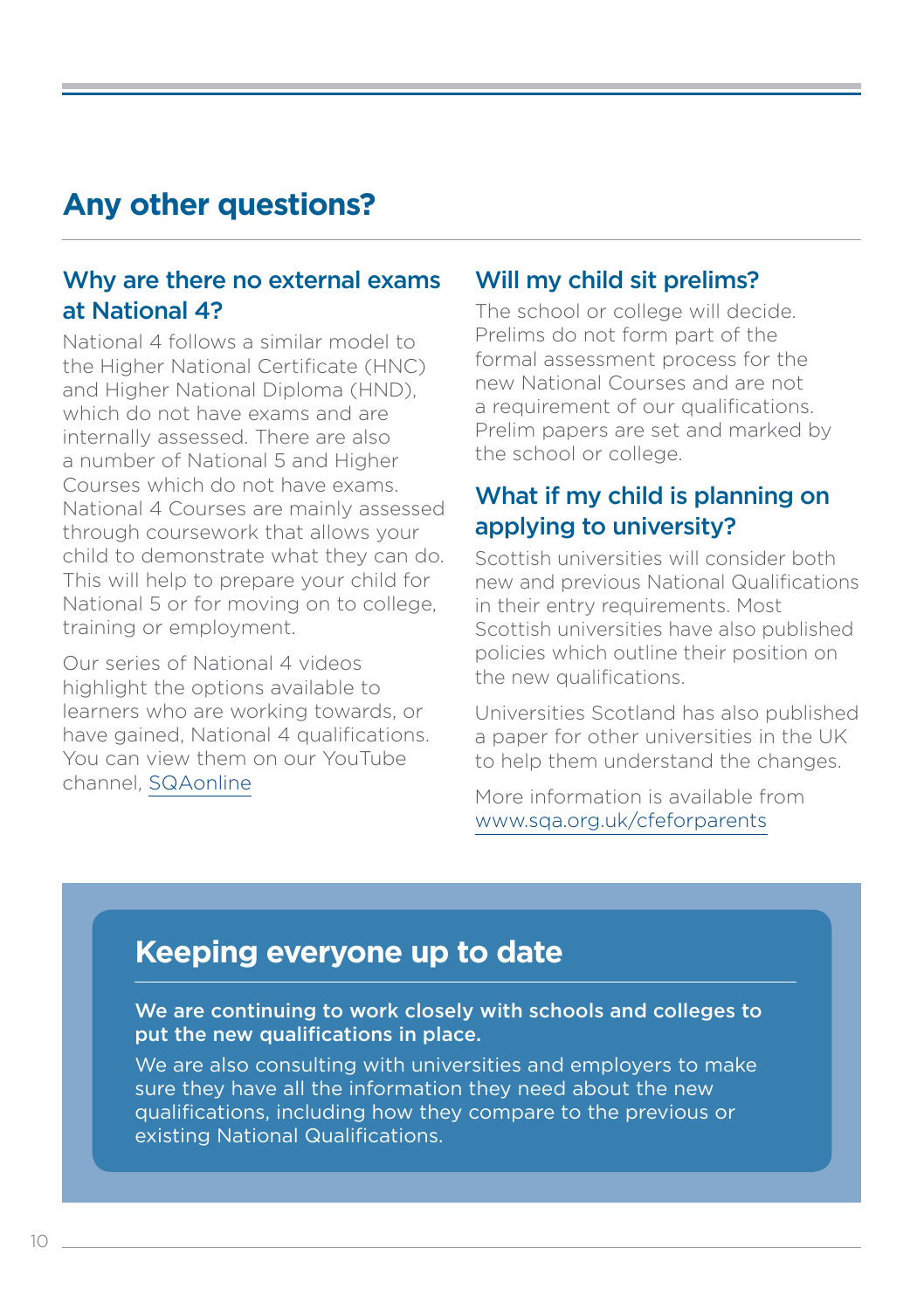## **Find out more**

To find out more and to download a copy of this guide, visit www.sqa.org.uk/cfeforparents

The National Parent Forum of Scotland (NPFS) has also produced a series of 'Nationals in a Nutshell' subject guides for parents and carers. Visit www.npfs.org.uk to find out more.

More information about the new National Qualifications is also available from your child's school or college, and from your local authority.

## **Follow us online:**

- Twitter [@sqanews](https://twitter.com/sqanews)
- Facebook [Scottish Qualifications Authority](http://www.facebook.com/ScottishQualificationsAuthority/parentzone)
- LinkedIn [Scottish Qualifications Authority](https://www.youtube.com/user/SQAonline)
- YouTube [SQAonline](https://www.youtube.com/user/SQAonline)